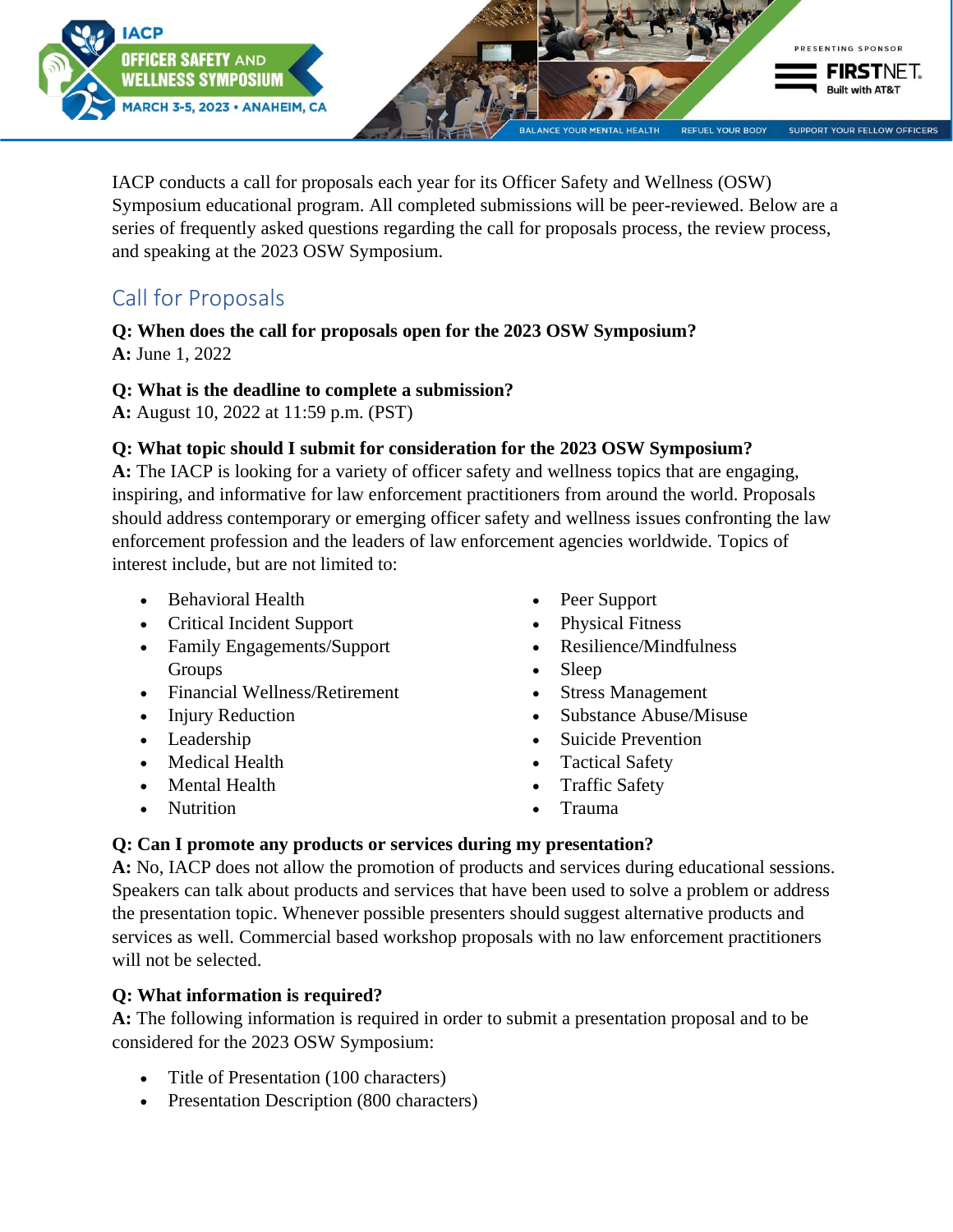- Three Learning Objectives (300 characters each)
- Methodology (800 characters)
- Topic
- Speaker/Co-Speaker Information (Name, Agency/Organization, Title, Phone Number, and Email) – there is a limit of no more than four (4) speakers, including a moderator if you choose to have one.

# **Q: What should be in the Presentation Description?**

**A:** Provide a *bottom-line up-front* description that encapsulates exactly what the presentation is about and what participants should expect to take away. This brief description is critical to catching the peer reviewer's attention and will also serve as the conference program description.

# **Q: What should I write for the Learning Objectives?**

**A:** Well-developed Learning Objectives should be participant-oriented, observable, and measurable. Describe the skills, knowledge, and/or learning outcomes participants will be able to demonstrate as a result of attending the session. (For example: At the culmination of this session, participants will be able to...)

# **Q: What should be included in the Methodology?**

**A:** The methodology refers to how you will present the information (e.g., single speaker, panel, PowerPoint, exercise, activities). Utilize this area to also explain how your information was formulated and identify the sources used (e.g., case studies, interviews, research).

# **Q: What are the available topics I can submit my proposal under?**

**A:** Select the topic that best describes your proposal. This helps reviewers better organize and sort proposals. The primary topics for this event are:

- Family Wellness
- Occupational/Tactical Safety
- Officer Mental Health/Resiliency
- Physical Health
- Suicide Prevention

# **Q: Can I choose more than one topic?**

**A:** You will be able to select one primary topic for your proposal. You will be able to select multiple sub-topics; having more than one sub-topic does not increase your chances of being selected.

# **Q: What happens if I do not have all the required information to complete my proposal?**

**A:** You will have the ability to change, edit, or withdraw your proposal until the submission deadline. If you are missing required information, you can save your work and log back in at a later time to enter the information prior to the deadline. Please note proposals *must be complete and submitted* to be considered – any proposals left "Incomplete" will not be considered for the 2023 OSW Symposium.

# **Q: How can I be sure the information I type will not be lost?**

A: We suggest that you compile and save your proposal information as a word processing document (such as Microsoft Word) prior to beginning the online submission process. Information can then be copied and pasted into the appropriate fields on the web. Click the 'Save' button at the bottom of each step to ensure the information is not lost. The speaker section saves automatically as you add speakers.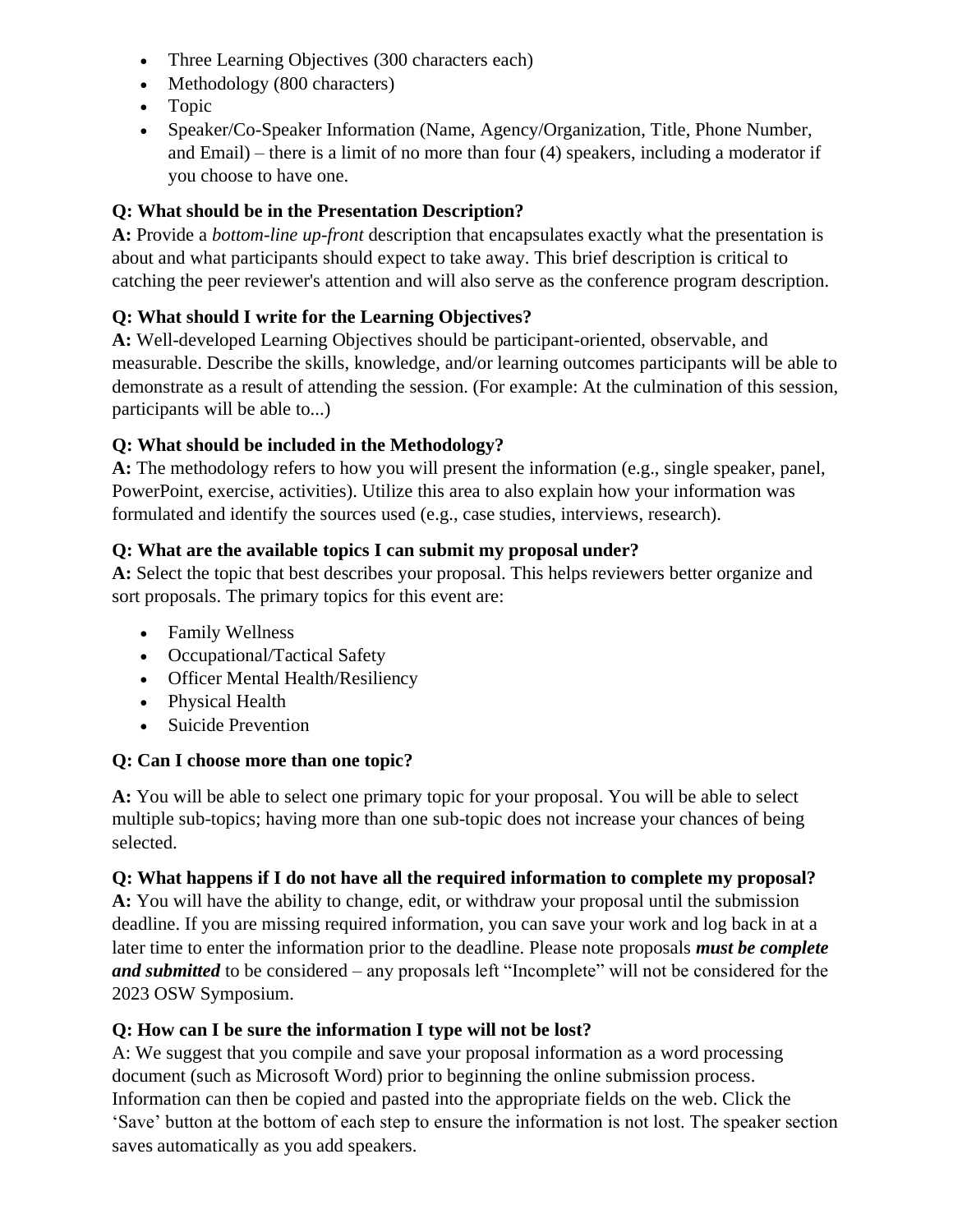# **Q: Do I have to submit my proposal online? Can I email a proposal?**

**A:** Online submission of proposals is *required*. Proposals will not be accepted via email; all proposals must be submitted through the online portal.

# **Q: Do I have to have an email address to submit online?**

**A:** Yes, confirmation and notification will be done via email. Please use an email address you check regularly. Ensure all speakers are added to the proposal submission with current email addresses, as well.

# **Q: How will I know if my proposal was submitted successfully?**

**A:** Once you have finalized your submission and you have selected "Submit" on the final page, an email confirmation will be sent to you confirming receipt of the proposal. Before you submit your proposal, please make sure all steps have been completed, including the last steps of typing your name to finalize your proposal, saving your submission, and pressing "Submit."

# Review Process

# **Q: What are the review criteria for proposals?**

**A:** All proposals are peer-reviewed by officer safety and wellness subject matter experts and IACP staff members. Reviewers will consider the following:

- Does the topic address a contemporary officer safety and wellness issue?
- Can the information apply to different-sized agencies and a diverse audience?
- Is the topic unique and information not available through other sources?
- Is the course description clear and concise? Can attendees easily tell what to expect by reading it?
- Are the learning objectives clear and can they be met in the allotted time?
- Does the proposal support IACP's high standards and reputation for the best conference workshops?
- Are the proposed speakers qualified to instruct the workshop topic?
- If the presentation is focused on a specific audience, is there a proposed speaker from that audience? For example, if the workshop is on nutrition, does the speaker have a background in nutrition or is it more anecdotal? The audience wants to learn from its peers and gain first-hand knowledge from those who have experienced the material or information presented.

# **Q: How is the review process conducted?**

**A:** Reviewers evaluate the submissions based upon quality and criteria noted above. Top recommendations will then be evaluated by IACP staff to ensure the entire educational program is well-balanced. All submitters will be notified via email whether their proposal has been accepted or declined by September 21, 2022.

# Speaking at the 2023 OSW Symposium

# **Q: If accepted, how much time will I be given to present?**

**A:** Workshops are 60 minutes long (this includes presentation time and Q&A).

# **Q: What format(s) are required for accepted proposals?**

**A:** Accepted workshops will be required to present in person at the event in Anaheim, California, at an assigned time between March 3-5, 2023. Additionally, speakers are expected to record a virtual presentation to be shared on demand on the virtual event platform for online attendees.